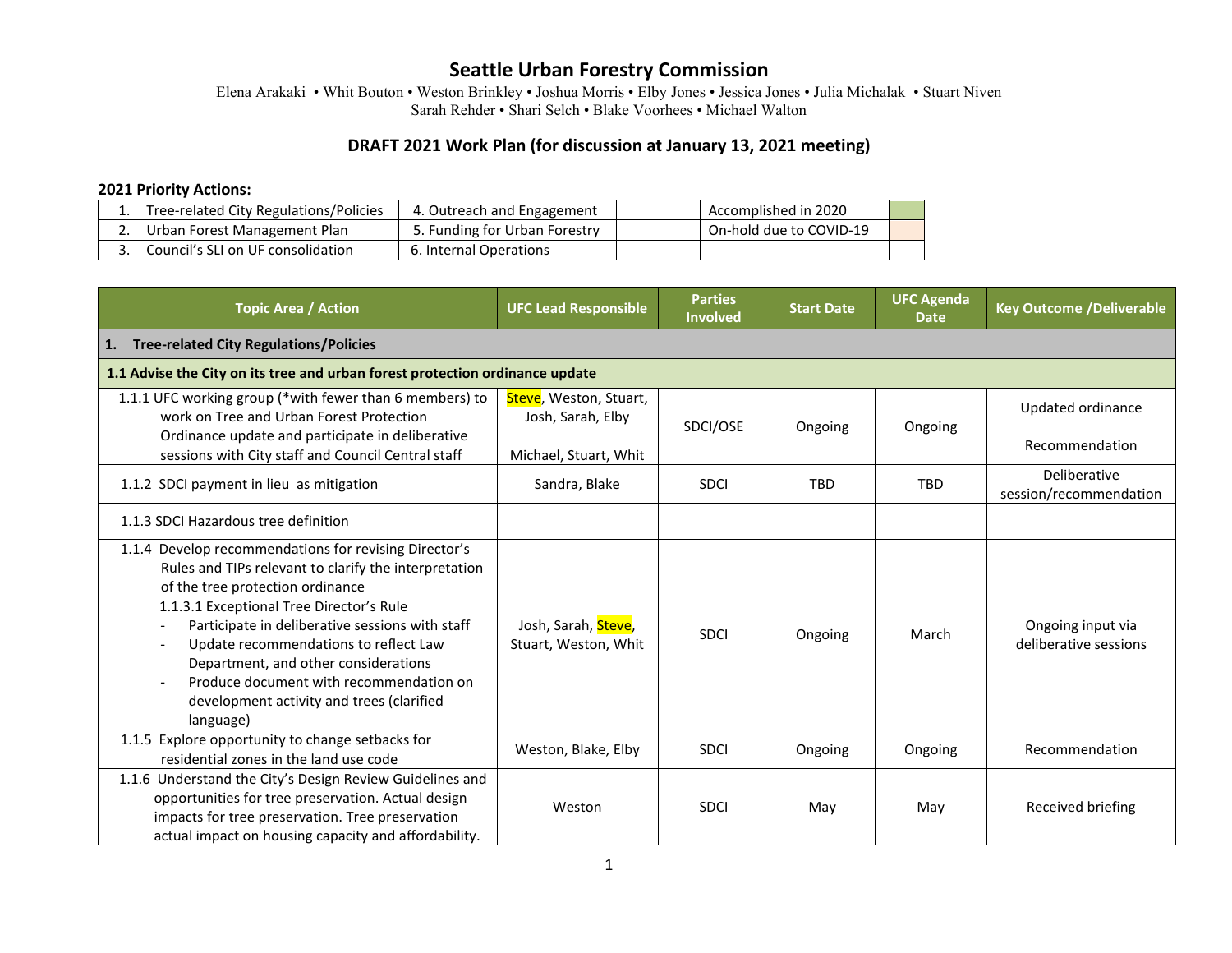Elena Arakaki • Whit Bouton • Weston Brinkley • Joshua Morris • Elby Jones • Jessica Jones • Julia Michalak • Stuart Niven Sarah Rehder • Shari Selch • Blake Voorhees • Michael Walton

| <b>Topic Area / Action</b>                                                                   | <b>UFC Lead Responsible</b> | <b>Parties</b><br><b>Involved</b> | <b>Start Date</b> | <b>UFC Agenda</b><br><b>Date</b> | <b>Key Outcome /Deliverable</b> |  |
|----------------------------------------------------------------------------------------------|-----------------------------|-----------------------------------|-------------------|----------------------------------|---------------------------------|--|
| 1.1.7 Outreach and education<br>ID opportunities to reframe conversation about               |                             |                                   |                   |                                  |                                 |  |
| trees and increasing housing                                                                 |                             |                                   |                   |                                  |                                 |  |
| capacity/affordability                                                                       |                             |                                   |                   |                                  |                                 |  |
| 1.1.8 Legislation dealing with zoning that can affect urban                                  | Josh, Steve, Blake          | State                             | <b>TBD</b>        | <b>TBD</b>                       | Monitor                         |  |
| forestry                                                                                     |                             |                                   |                   |                                  |                                 |  |
| 1.2 Advise the City on urban forestry policies                                               |                             |                                   |                   |                                  |                                 |  |
| 1.2.1 Seattle Parks & Recreation tree policies:                                              |                             |                                   |                   |                                  |                                 |  |
| 1.2.1.1 Supplemental Use Guidelines for Natural<br>Areas/Greenbelts                          |                             |                                   |                   |                                  |                                 |  |
| 1.2.1.2 Cheasty Greenspace Mountain                                                          |                             |                                   |                   |                                  |                                 |  |
| <b>Bike/Pedestrian Trail Pilot</b>                                                           | Whit, Steven                | Parks                             | Dec briefing      | Dec briefing                     | Monitor progress                |  |
| 1.2.1.3 Tree maintenance program                                                             |                             |                                   |                   |                                  |                                 |  |
| 1.2.1.4 Viewpoints policy                                                                    |                             |                                   |                   |                                  |                                 |  |
| 1.2.1.5 Colman Park follow-up                                                                |                             |                                   |                   |                                  |                                 |  |
| 1.2.2 Explore opportunities for tree planting in industrial                                  | Whit, Steven, Michael       | Port of Seattle                   | <b>TBD</b>        | <b>TBD</b>                       | <b>Build Relationship</b>       |  |
| areas: Port of Seattle, Freight Advisory Board; SDOT                                         |                             |                                   |                   |                                  |                                 |  |
| 1.2.3 Follow up on recommendation for increased<br>coordination between SDOT and SCL on tree | Whit, Sandra                | UF IDT                            | Ongoing           | Ongoing                          | <b>TBD</b>                      |  |
| maintenance and pruning cycles.                                                              |                             |                                   |                   |                                  |                                 |  |
| 1.2.4 Seattle tree list update (OPCD, SDCI, and SDOT)                                        | Whit, Michael, Sarah,       | OPCD, SDCI,                       |                   |                                  |                                 |  |
| including what not to plant (Holly, English ivy, etc.)                                       | Elby                        | SDOT                              | <b>TBD</b>        | <b>TBD</b>                       | Recommendation                  |  |
| <b>Urban Forest Management Plan</b><br>2.                                                    |                             |                                   |                   |                                  |                                 |  |
| 2.1 Support UFMP update                                                                      |                             |                                   |                   |                                  |                                 |  |
| 2.1.1 Provide review and input to draft plan as part of                                      | Weston, Jessica,            | Core Team                         | Mar/June          | <b>TBD</b>                       | Letter of recommendation        |  |
| City Council's public comment process                                                        | Sarah                       |                                   |                   |                                  |                                 |  |
|                                                                                              |                             |                                   |                   |                                  |                                 |  |
| <b>Outreach and Engagement</b><br>3.                                                         |                             |                                   |                   |                                  |                                 |  |
| 3.1 City council and Mayor's Office interaction                                              |                             |                                   |                   |                                  |                                 |  |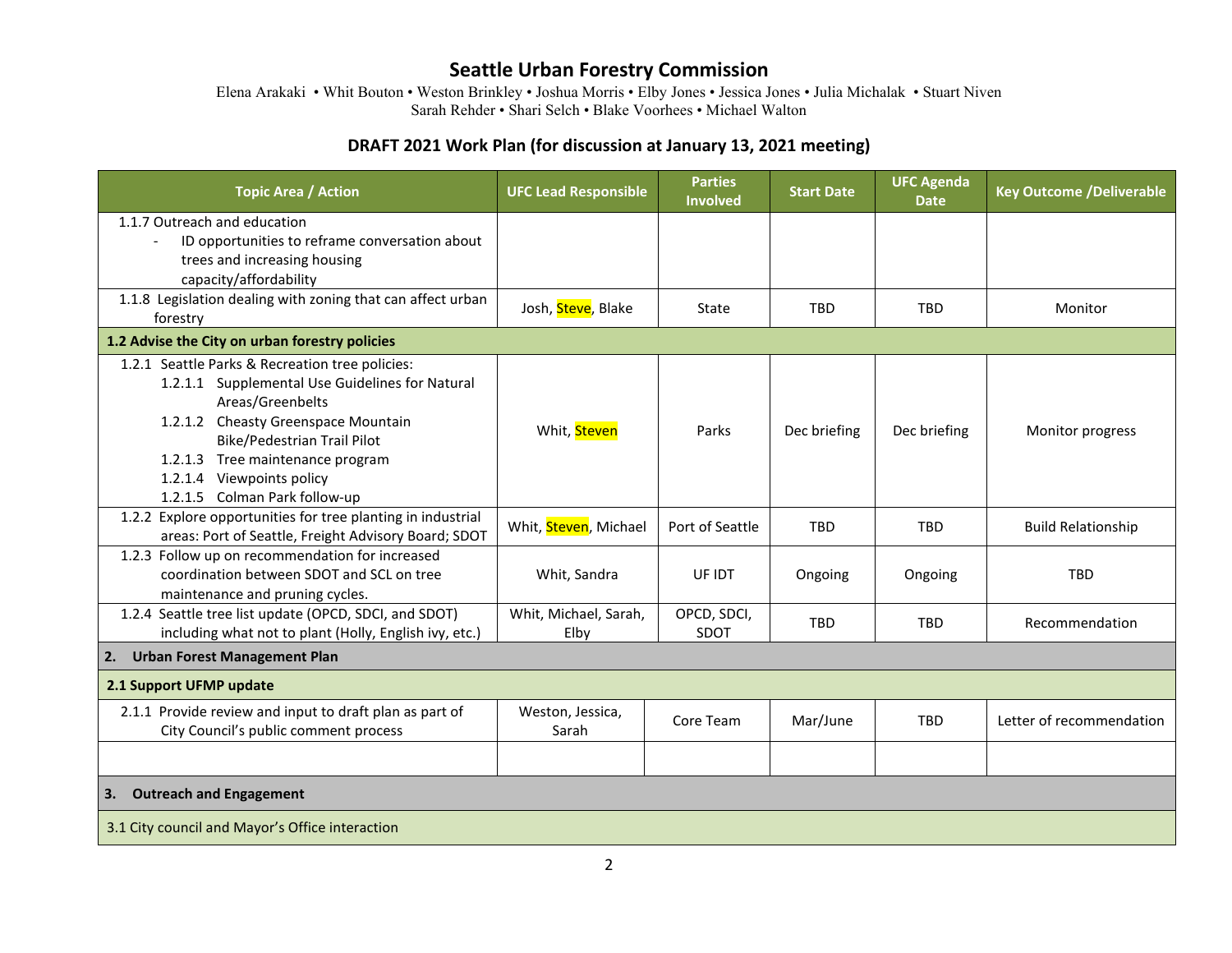Elena Arakaki • Whit Bouton • Weston Brinkley • Joshua Morris • Elby Jones • Jessica Jones • Julia Michalak • Stuart Niven Sarah Rehder • Shari Selch • Blake Voorhees • Michael Walton

| <b>Topic Area / Action</b>                                                                                                                                                                               | <b>UFC Lead Responsible</b>       | <b>Parties</b><br><b>Involved</b> | <b>Start Date</b> | <b>UFC Agenda</b><br><b>Date</b> | <b>Key Outcome /Deliverable</b>          |  |  |
|----------------------------------------------------------------------------------------------------------------------------------------------------------------------------------------------------------|-----------------------------------|-----------------------------------|-------------------|----------------------------------|------------------------------------------|--|--|
| 3.1.1 Present 2020 Annual Report and 2021 Work Plan to<br><b>Council and the Mayor</b>                                                                                                                   | Weston, Sandra                    | CC, OSE                           | April             | April                            | <b>Transmittal letter</b>                |  |  |
| 3.1.2 Hold in-person meetings with Council and Mayor's<br><b>Office</b>                                                                                                                                  | Weston, Blake                     | CC, OSE                           | Ongoing           | Ongoing                          | <b>Build relationships</b>               |  |  |
| 3.2 Community Engagement/Education                                                                                                                                                                       |                                   |                                   |                   |                                  |                                          |  |  |
| 3.2.1 Develop info sheet to respond to community<br>inquiries/communications                                                                                                                             | Whit, Sandra                      | UFC/Community                     | Q1                | March                            | One-pager                                |  |  |
| 3.2.2 Intentionally expand the diversity of voices the UFC<br>engages with. Expressly seek out underrepresented<br>communities that have not been historically at the<br>table                           | Whit, Sarah, Elby                 | UFC/Community                     | Ongoing           | Ongoing                          | <b>TBD</b>                               |  |  |
| Support City Departments on promoting the "What<br>3.2.3<br>not to Plant" list                                                                                                                           | Weston, Michael,<br>Elby          | Core Team                         | <b>TBD</b>        | <b>TBD</b>                       | <b>TBD</b>                               |  |  |
| 3.2.4 Meet with community groups to engage in dialogue<br>about the importance of trees, the UFC role, and<br>community interests/priorities<br>3.2.4.1 Key Arena redevelopment<br>3.2.4.2 Cheasty pilot | Weston, Jessica,<br>Steven, Sarah | <b>TBD</b>                        | <b>TBD</b>        | <b>TBD</b>                       | <b>Build relationship</b>                |  |  |
| Plan urban forestry outreach and engagement and<br>3.2.5<br>attend events such as Arbor Day, Green Seattle<br>Day, and Trees for Seattle events                                                          | Sandra, Blake                     | UF IDT                            | Ongoing           | Ongoing                          | Participation                            |  |  |
| City of Seattle applications and engagement<br>3.2.6<br>programs                                                                                                                                         | Sandra, Blake                     | UF IDT                            | Ongoing           | Ongoing                          | Participation                            |  |  |
| 3.3 Internal Engagement                                                                                                                                                                                  |                                   |                                   |                   |                                  |                                          |  |  |
| Develop annual calendar to invite City<br>3.3.1<br>Departments to brief the UFC                                                                                                                          | Weston, All                       | UF IDT                            | January           | Ongoing                          | <b>Discussion</b>                        |  |  |
| Introduce the UFC at commission meetings<br>3.3.2<br>(Planning, Pedestrian, Bike, Parks, MPD Oversight<br>Committee); Neighborhood Council meetings; and<br>public meetings                              | Weston, All                       | <b>OSE</b>                        | Ongoing           | Ongoing                          | <b>UFC promotion and</b><br>coordination |  |  |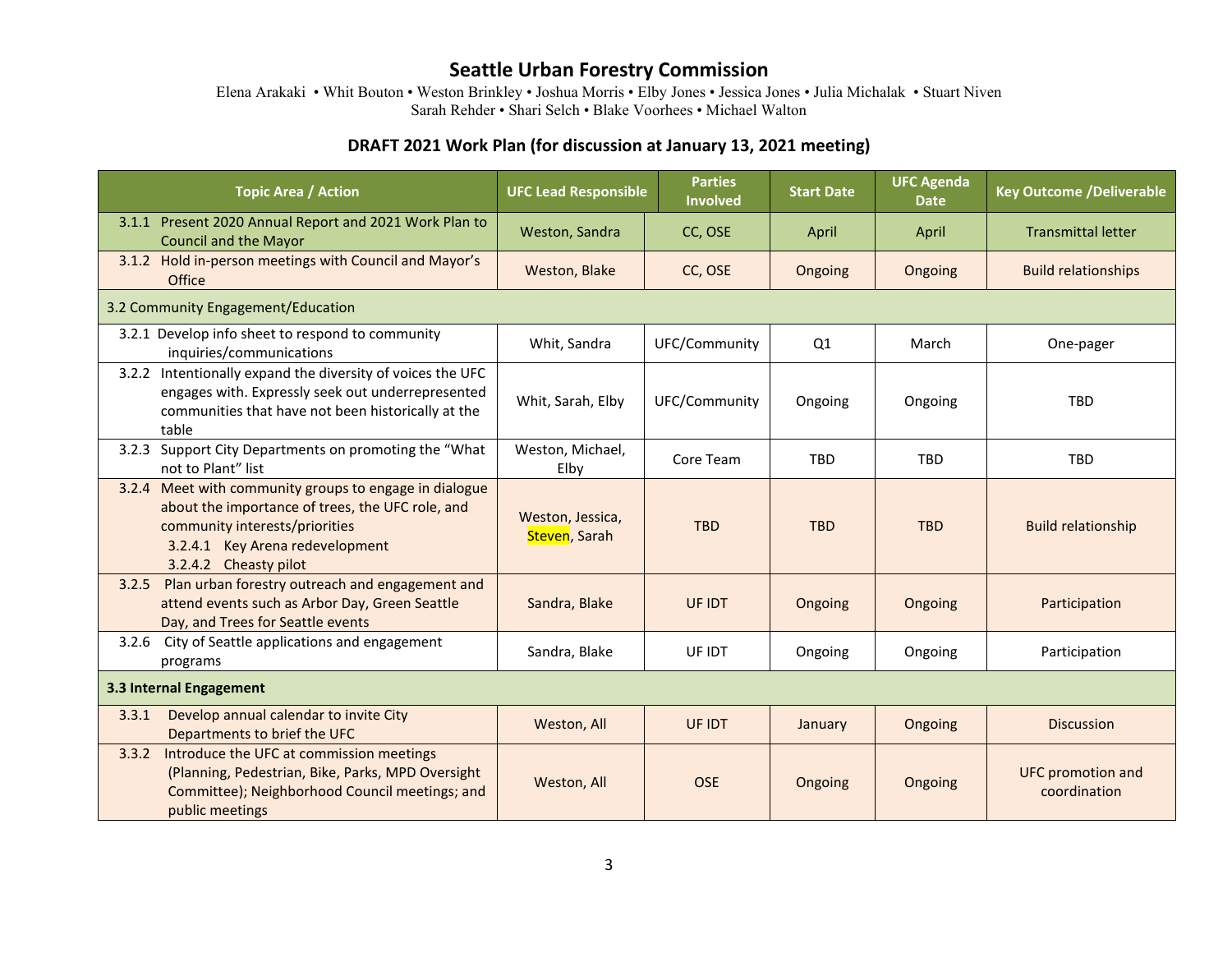Elena Arakaki • Whit Bouton • Weston Brinkley • Joshua Morris • Elby Jones • Jessica Jones • Julia Michalak • Stuart Niven Sarah Rehder • Shari Selch • Blake Voorhees • Michael Walton

| <b>Topic Area / Action</b>                                                                               | <b>UFC Lead Responsible</b>                                             | <b>Parties</b><br><b>Involved</b> | <b>Start Date</b> | <b>UFC Agenda</b><br><b>Date</b> | <b>Key Outcome /Deliverable</b>    |  |  |  |
|----------------------------------------------------------------------------------------------------------|-------------------------------------------------------------------------|-----------------------------------|-------------------|----------------------------------|------------------------------------|--|--|--|
| Align UF IDT and UFC's work plan<br>3.3.3<br>3.3.3.1 Hold annual joint UFC/IDT meeting                   | Weston, Sandra                                                          | <b>OSE</b>                        | Ongoing           | Ongoing                          | Coordination                       |  |  |  |
|                                                                                                          | 3.4 Engagement with Community Organizations and Urban Forestry Partners |                                   |                   |                                  |                                    |  |  |  |
| Seattle School District. Explore ways to view trees<br>3.4.1.<br>as learning opportunity (vs. liability) | Weston, Shari                                                           | SSD, DON, OSE,<br>Assoc's         | <b>TBD</b>        | <b>TBD</b>                       | <b>Build Relationship</b>          |  |  |  |
| Washington State Urban and Community Forestry<br>3.4.2                                                   | Weston, Sandra                                                          | <b>TBD</b>                        | <b>TBD</b>        | <b>TBD</b>                       | <b>Briefing on Pest Resilience</b> |  |  |  |
| UW and community colleges with horticulture<br>3.4.3<br>programs and landscape architecture.             | Steven, Michael,<br>Whit, Elby, Shari                                   | <b>TBD</b>                        | <b>TBD</b>        | <b>TBD</b>                       | <b>Build Relationship</b>          |  |  |  |
| WA State Department of Transportation<br>3.4.4                                                           | <b>Steven</b>                                                           | SDOT, Parks                       | <b>TBD</b>        | <b>TBD</b>                       | <b>Build Relationship</b>          |  |  |  |
| <b>Tilth Alliance</b><br>3.4.5                                                                           | Weston, Steven                                                          | <b>TBD</b>                        | <b>TBD</b>        | <b>TBD</b>                       | <b>Build Relationship</b>          |  |  |  |
| <b>Seattle Green Ways</b><br>3.4.6                                                                       | Weston, Sandra                                                          | <b>SDOT</b>                       | <b>TBD</b>        | <b>TBD</b>                       | <b>Build Relationship</b>          |  |  |  |
| <b>Native Plant Society</b><br>3.4.7                                                                     | Josh                                                                    | <b>OSE</b>                        | Ongoing           | Ongoing                          | <b>Ongoing support</b>             |  |  |  |
| 3.4.8<br><b>King County</b>                                                                              | Weston, Sandra                                                          | <b>TBD</b>                        | <b>TBD</b>        | <b>TBD</b>                       | <b>KC Forestry Plan briefing</b>   |  |  |  |
| Citizen Science - SnoKing Watershed Council<br>3.4.9                                                     | Shari                                                                   | <b>TBD</b>                        | <b>TBD</b>        | <b>TBD</b>                       | <b>TBD</b>                         |  |  |  |
| The last 6,000 majestic trees (civic campaign)<br>3.4.10                                                 | Weston/Sandra                                                           | <b>TBD</b>                        | <b>TBD</b>        | <b>TBD</b>                       | <b>TBD</b>                         |  |  |  |
| 3.5 Race and Social Justice Initiative                                                                   |                                                                         |                                   |                   |                                  |                                    |  |  |  |
| 3.5.1 Incorporate RSJI principles into UFC work                                                          | Whit, Sandra                                                            | <b>OSE</b>                        | January           | Ongoing                          | New language                       |  |  |  |
| <b>Funding for Urban Forestry</b><br>4.                                                                  |                                                                         |                                   |                   |                                  |                                    |  |  |  |
| 4.1 City budget primer                                                                                   | Sandra                                                                  |                                   |                   |                                  | presentation                       |  |  |  |
| 4.2 Encourage City to allocate necessary budget to<br>implement new tree ordinance                       | Steve, Sandra                                                           | SDCI, MO, CC                      | Ongoing           | Ongoing                          | Letter of recommendation           |  |  |  |
| 4.3 Green Seattle Partnership ongoing briefings on use<br>of funds                                       | Weston, Sandra                                                          | <b>OSE</b>                        | <b>TBD</b>        | <b>TBD</b>                       | <b>TBD</b>                         |  |  |  |